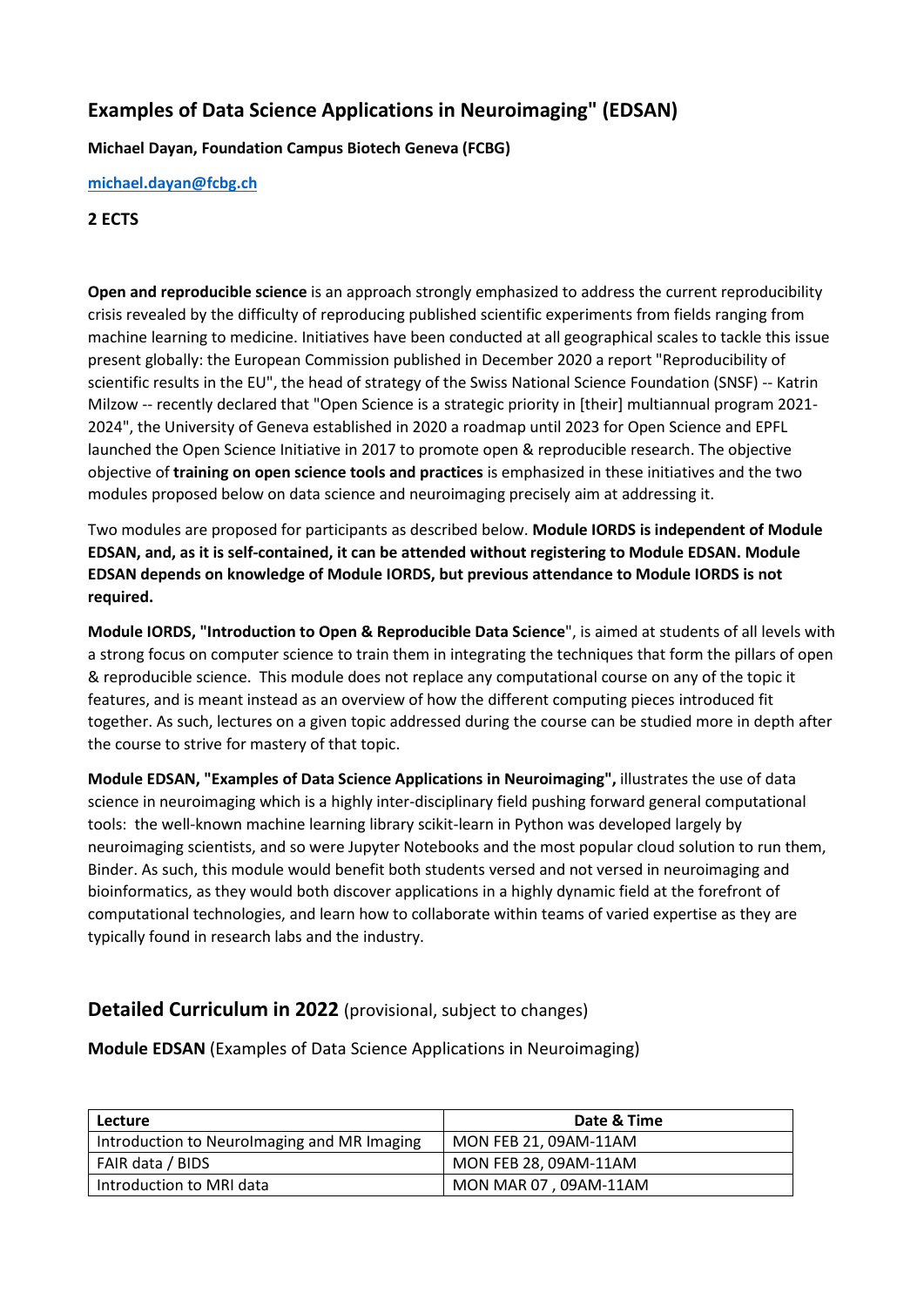| Preprocessing pipelines                   | MON MAR 14, 09AM-11AM |
|-------------------------------------------|-----------------------|
| <b>Structural MRI Part 1</b>              | MON MAR 21, 09AM-11AM |
| <b>Structural MRI Part 2</b>              | MON MAR 28, 09AM-11AM |
| <b>Diffusion MRI</b>                      | MON APR 04, 09AM-11AM |
| Functional task MRI Part 1                | MON APR 11, 09AM-11AM |
| <b>Functional task MRI Part 2</b>         | MON APR 25, 09AM-11AM |
| <b>Functional task MRI Part 3</b>         | MON MAY 02, 09AM-11AM |
| Functional task MRI Part 4                | MON MAY 09, 09AM-11AM |
| Brain Connectivity / Networks Part 1      | MON MAY 16, 09AM-11AM |
| Brain Connectivity / Networks Part 2      | MON MAY 23, 09AM-11AM |
| Potential lecture for topic reinforcement | MON MAY 30, 09AM-11AM |

### **Syllabus**

- o Introduction to NeuroImaging and MR Imaging
- o FAIR data / BIDS
	- **FAIR data for reproducibility**
	- **Findable: usefulness of doi**
	- **Accessible: access rights, persistence**
	- **Inter-operable: metadata**
	- Reusable: standards such as BIDS
	- **EXECONVERTING MRI data to BIDS structure**
- o Introduction to MRI data
	- **Basic MRI principles**
	- **•** MRI modalities
	- **MRI data structure and filetypes**
	- **Manipulating BIDS data with pybids**
- o Preprocessing pipelines
	- **•** Pipeline engine
	- **Tool / software interfaces**
	- **EXECT** Creating a workflow
	- Deploying a workflow
- o Structural MRI
	- Part 1
		- Preprocessing MRI data: templates & registration<br>• MRI data segmentation and visualization
		- MRI data segmentation and visualization
		- Brain tissue quantification
		- Data quality control
	- Part 2
		- Structural data group analysis: at ROI level
		- Group analysis: at voxel or vertex level
- o Diffusion MRI
	- **Preprocessing**
	- **Fiber orientation estimation**
	- **•** Microstructure quantification
	- **•** Deterministic tractography
	- Probabilistic tractography
- o Functional task MRI
	- Part 1
		- Signal generation
		- Signal processing
		- Preprocessing (manual)
		- Preprocessing (automated)
		- Part 2
			- Basic fMRI design to understand brain processes